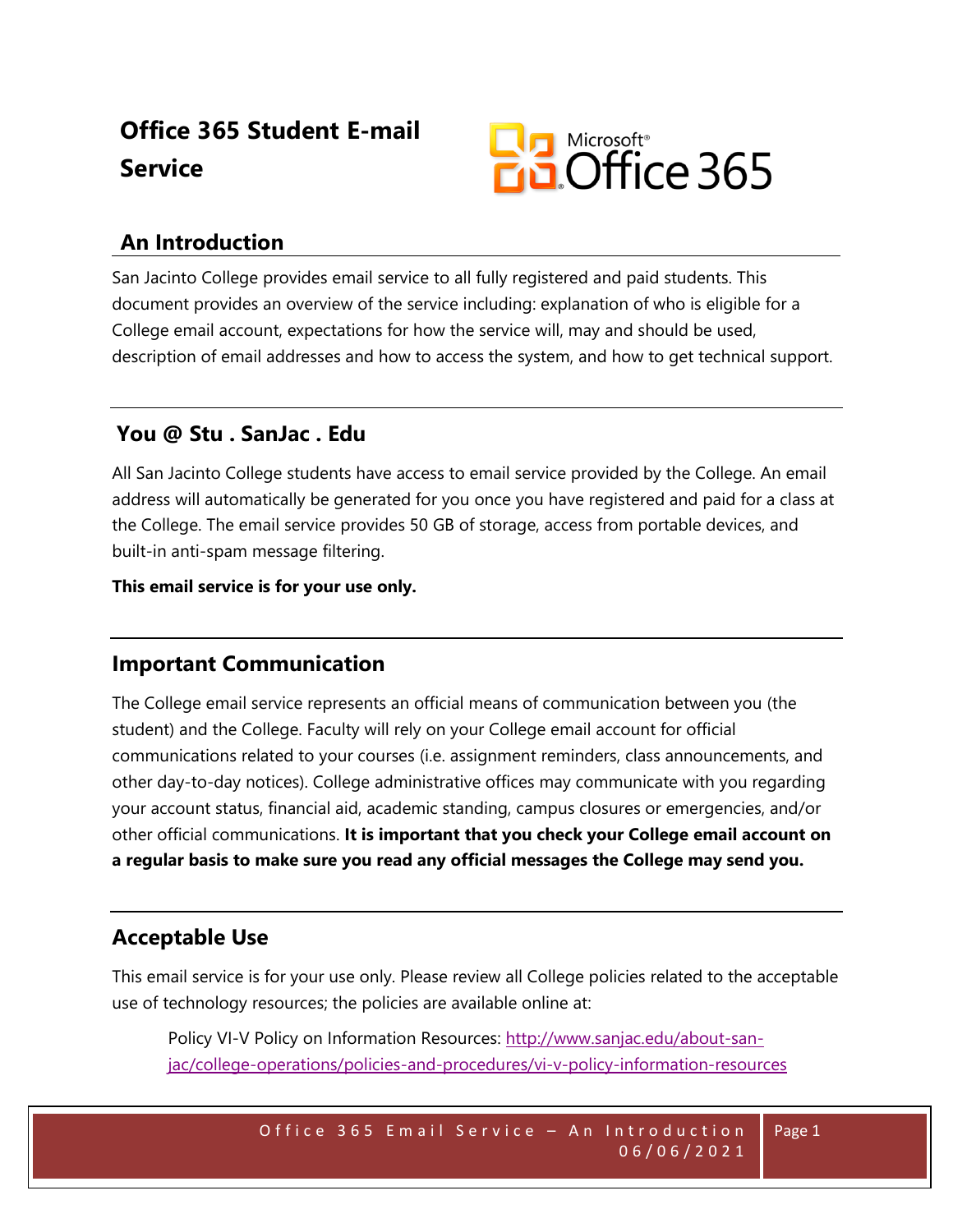# **What's My Email Address & Password?**

All student email addresses will use a standard format. Your email username will be your last name *dot* your first initial the last six digits of your College issued G# number followed by @stu.sanjac.edu:

#### **(LastName).(FirstInitial)(LastSixG#)@stu.sanjac.edu**

For example, if your name is John Doe and your G# is G00430697, your email address will be: **Doe.J430697@stu.sanjac.edu**

The initial password for your e-mail account will be your birthday in MMDDYYYY format.

NOTE: If you are unable to log in with your date of birth, please try your SOS password instead.

### **Sync Your SOS & Office 365 Password!**

Students have the option to sync their student email password with their SOS password. Once you've set up your Office 365 email account, simply log into Password Self-Service at [www.sanjac.edu/password](http://www.sanjac.edu/password) and change your SOS password to sync both.

**Note: In order for your new password to work with your student email account, your password must be between 8 and 16 characters.**

#### **Reset your Office 365 Password**

Students that are unable to log in, can reset their password by using the Password Self Service System at [www.sanjac.edu/password.](http://www.sanjac.edu/password) As long as a student has set up his/her security questions, he/she will be able to create a new password that will work for Office 365, SOS, Blackboard, computers on-campus, and any other resource that uses the SOS password.

**Note: In order for your new password to work with your student email account, your password must be between 8 and 16 characters.**

### **Show Me My Email!**

You may access your San Jacinto College email address online at:<https://outlook.com/sjcd.edu>